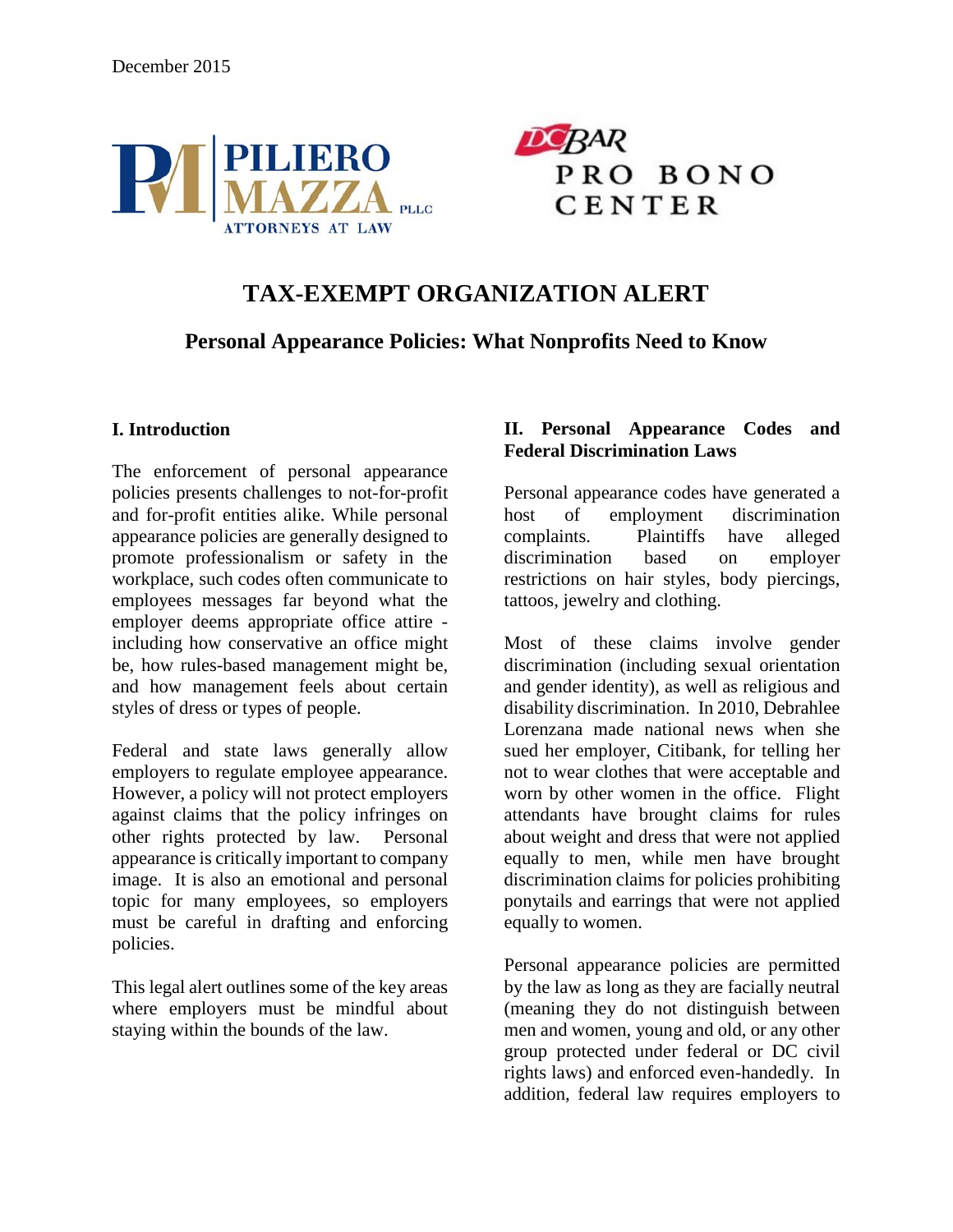offer a reasonable accommodation to employees unable to comply with personal appearance codes because of their religious belief or because they have a disability.

For example, in *Cloutier v. Costco Wholesale Corp*., a federal appeals court ruled against an employee's claim that Costco failed to accommodate her religious practice as a member of the "Church of Body Modification" when it did not excuse her from the "no facial jewelry" provision of its dress code policy.

The court found that Costco had a legitimate interest in presenting a reasonably professional workforce to the public, and that Costco had met its legal requirement by offering two alternate accommodations, both of which Cloutier had rejected. The court stated that Costco was not required to grant the employee's preferred accommodation only a reasonable one.

### **III. District of Columbia Law and Personal Appearance Policies**

In DC, an employer's personal appearance policies must also comply with the Human Rights Act, which prohibits employment discrimination on the basis of personal appearance.

However, similar to federal law, DC makes an exception for employers that have a written dress code which requires "cleanliness, uniforms, or prescribed standards" of dress provided the policy is uniformly applied to a class of employees for a reasonable business purpose.

For example, in *Turcios v. U.S. Services Industries,* the court held that a building cleaning firm had a reasonable business purpose when it prohibited its male employees from wearing ponytails, since the

firm's contract with the building owner required that custodians "look sharp at all times."

## **IV. The National Labor Relations Act and Insignia**

Many employers forget that the National Labor Relations Act (the "NLRA") applies to both unionized and nonunionized employers, and thus that the NLRA's rules with respect to dress codes apply to all employees. If a personal appearance policy restricts an employee's right to wear union insignia, the policy may be interpreted to interfere with the exercise of an employee's rights under the NLRA.

Many employers believe that a broad prohibition on all insignia will resolve this issue, but the National Labor Relations Board (the "NLRB") takes the position that if a policy impresses upon an employee that all insignia is prohibited, the employee could interpret that prohibition to include union insignia, and the policy would thus be considered overly broad and impermissible.

A restriction on wearing insignia is permitted under limited circumstances, including an employer's demonstrated need to maintain decorum or discipline, legitimate safety concerns, preventing attacks on employer's products or services, or preventing unreasonable interference with the employer's public image. Although federal courts tend to interpret these special circumstances more broadly than the NLRB, employers should be aware that the NLRB will generally find these policies to be overbroad.

### **V. Workplace Safety and Health**

Employers must carefully consider requests for an exception to a personal appearance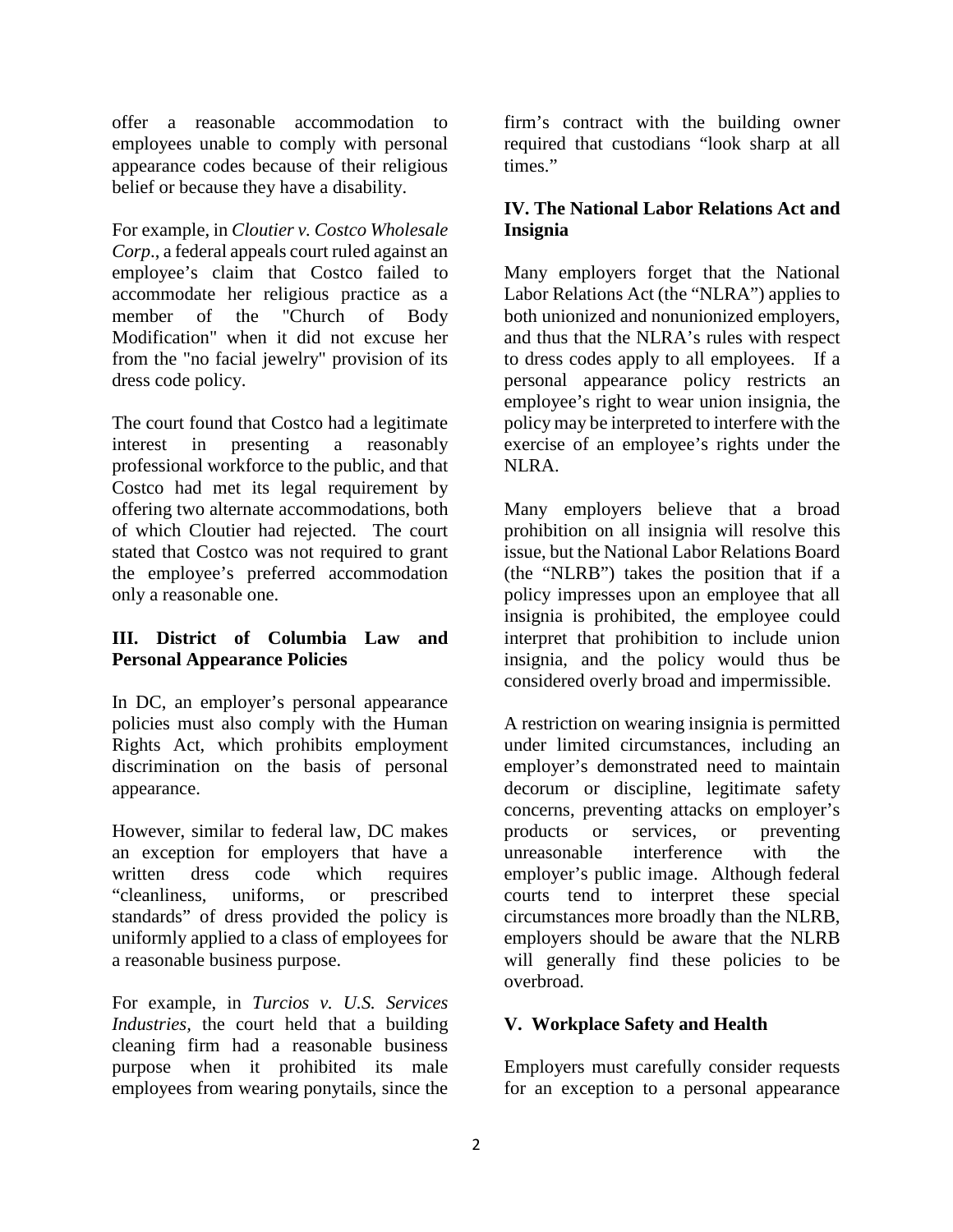policy as a reasonable accommodation for religious beliefs or a disability. However, it is generally permissible under federal law to deny such accommodation requests if such a request would jeopardize the health or safety of the workforce. This analysis should be one component of determining whether the accommodation request constitutes an undue hardship to the employer.

For example, many workplaces require employees to wear hairnets, long pants or protective clothing for specific safety and health reasons. Courts have generally found that employers can deny accommodation requests if a policy containing neutral language that applies equally to all employees is a "reasonable safety measure."

In *EEOC v. Oak-Rite Manufacturing Corp.*, Oak-Rite refused to hire an applicant because she claimed her religious belief prohibited her from wearing pants, which the firm required of all employees in its metalworking factory for safety reasons. A court ruled that the employer's limited duty of accommodation does not require the employer to choose between potentially violating the Civil Rights Act on the one hand and potentially increasing the risk of workplace injuries on the other.

Similarly, under DC law, an employer may require that an employee adhere to a dress code if an employee's bodily conditions or characteristics, style or manner of dress or personal grooming presents a danger to the health, welfare or safety of any individual. However, the employer must be careful to ensure that any such policy is uniformly applied to all employees.

### **VI. Drafting Personal Appearance Policies**

Employers should take special care to tailor personal appearance policies to their workplace's specific business environment

and culture. However, given the dynamic nature of the law in this area, employers should also review personal appearance policies annually to ensure compliance with federal and local laws. The following are some tips to help you get started:

- Ensure the policy is facially neutral and does not distinguish between men and women, young and old, or any other group protected under federal and DC civil rights laws.
- When drafting and enforcing the policy, confirm that the policy does not impact one protected group more than another.
- Be careful when using the terms "business casual" or "business," as they may have different interpretations for different organizations.
- Stay away from policies that are overly restrictive, unless there is a particular organizational objective in doing so. Sometimes simple is really better.
- Balance the objectives of the organization with employee morale.
- Treat violations of the policy just like any other policy violation, and do so consistently.
- When enforcing the policy, be discreet and tactful in your approach, as it may be that the person just needs a little additional guidance.

### **Additional Resources**

- [D.C. Human Rights Act](http://ohr.dc.gov/sites/default/files/dc/sites/ohr/publication/attachments/LawsAndRegs-HumanRightsAct-1977-English.pdf)
- **U.S. Equal Employment Opportunity** [Commission: Enforcement Guidance:](http://www.eeoc.gov/policy/docs/accommodation.html)  [Reasonable Accommodation](http://www.eeoc.gov/policy/docs/accommodation.html) and [Undue Hardship Under the](http://www.eeoc.gov/policy/docs/accommodation.html)  [Americans with Disabilities Act](http://www.eeoc.gov/policy/docs/accommodation.html)